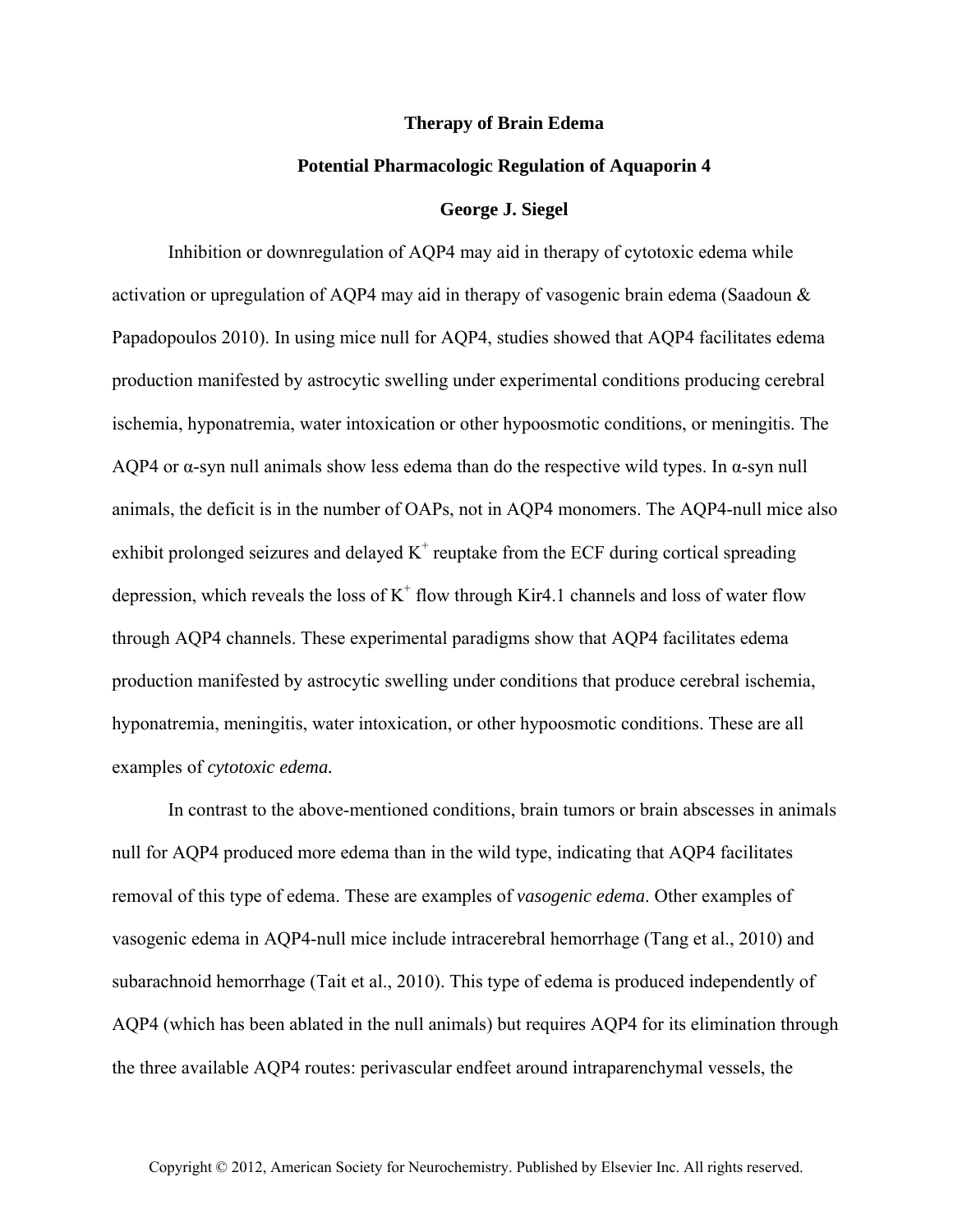subpial glia limitans, and ependyma. In human edematous brain tumors, astrocytes adjacent to the tumor show increased expression of AQP4 throughout the astrocyte plasmalemma, not only at endfeet. This upregulation of AQP4 may be a protective mechanism.

Animals with overexpression of AQP4 in the endfeet develop more brain edema after water intoxication than do the wild type. Thus, AQP4 in the astrocytic endfeet is rate limiting for osmotic water movements across the blood–brain barrier. AQP4 is also important in spinal cord edema but fewer data are available (see references in Saadoun & Papadopoulos, 2010; Yukutake & Yasui, 2010 for further reading and methodology).

Recent reports along these lines are notable: arylsulfonamide AqB013 is an antagonist of AQP1 and AQP4 (Yool et al., 2010); phorbol myristate acetate, which is an activator of PKC, results in downregulation of AQP4 after cerebral ischemia in rats (Fazzina et al., 2010); in a study of water permeability of *Xenopu*s oocytes expressing AQP4 and the vasopressin G proteincoupled receptor V1(a)R, the permeability was reduced in a vasopressin-dependent manner as a result of V1(a)R-dependent internalization of AQP4 (Moeller et al., 2009). It is notable that this interaction with vasopressin involves PKC activation and is reduced by mutation of  $\text{Ser}^{180}$  on AQP4 to alanine, as reported by Moeller and colleagues (Moeller et al., 2009), just as in studies with dopamine-dependent inhibition of mammalian astrocyte AQP4 described in this chapter. Edaravone, a free radical scavenger used in Japan for treatment of acute ischemic stroke, has been found to reduce the infarct area, improve neurologic deficit scores and markedly reduce AQP4 immunoreactivity and protein levels in the infarct area of rat brain after experimental cerebral ischemia (Kikuchi et al., 2009). The recently made discoveries of regulatory pathways for AQP4 that are sensitive to dopamine, glutamate and vasopressin provide strategies for continued investigation in the therapy of cytotoxic edema. Although the precise means of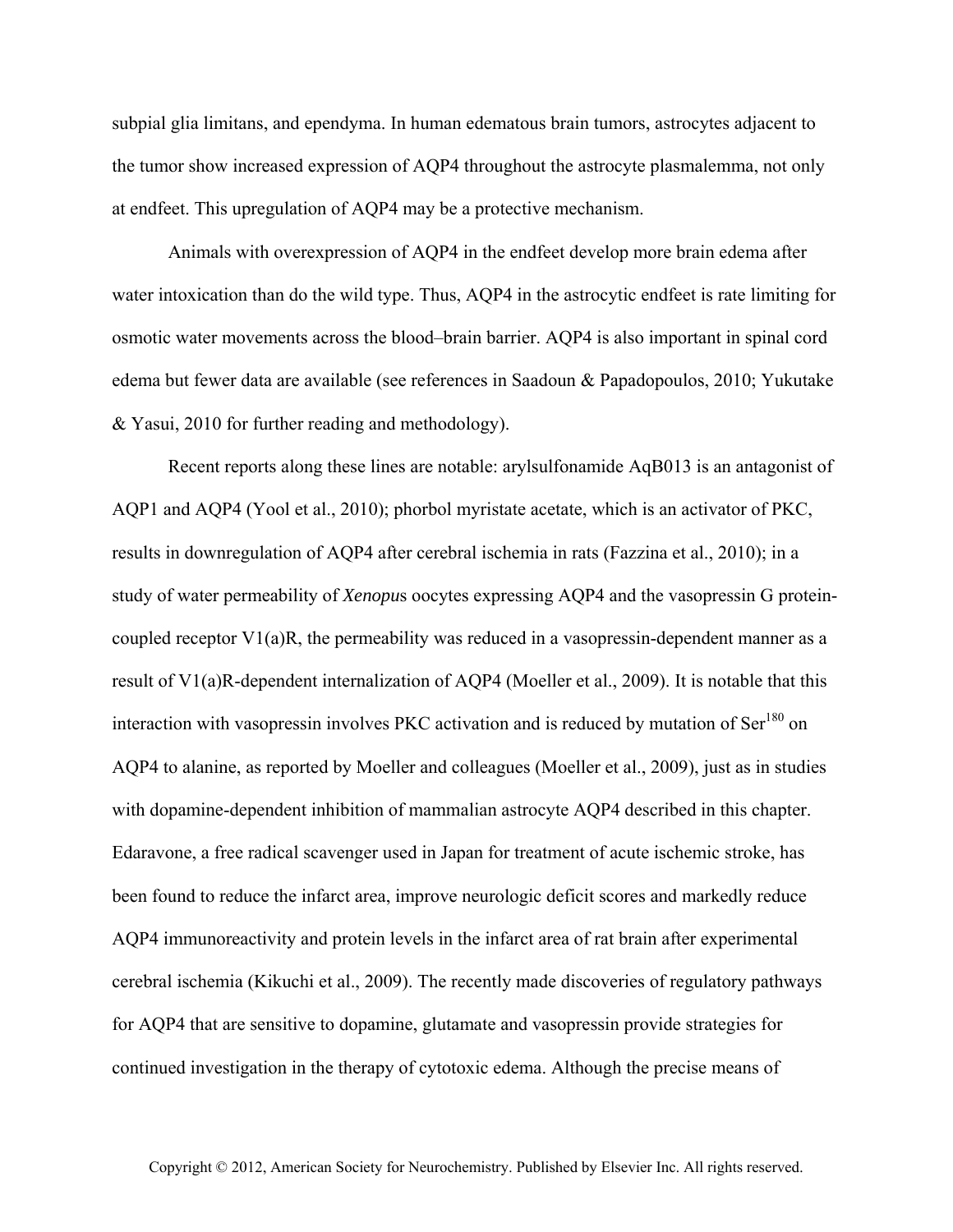regulating water homeostasis in brain under all conditions are not yet fully understood, the available data point to certain processes meriting investigation regarding AQP4 function: channel gating, regulation by kinases, and OAP formation (Yukutake & Yasui, 2010).

## **References**

Fazzina et al., 2010 G. Fazzina, A.M. Amorini, C.R. Marmarou, S. Fukui, The protein kinase C activator phorbol myristate acetate decreases brain edema by aquaporin 4 downregulation after middle cerebral artery occlusion in the rat. Journal of Neurotrauma. 27 (2) (2010) 453–461. Kikuchi et al., 2009 K. Kikuchi, S. Tancharoen, F. Matsuda, K.K. Biswas, Edaravone attenuates cerebral ischemic injury by suppressing aquaporin-4. Biochemical and Biophysical Research Communications. 390 (4) (2009) 1121–1125.

Moeller et al., 2009 H.B. Moeller, R.A. Fenton, T. Zeuthen, N. Macaulay, Vasopressindependent short-term regulation of aquaporin 4 expressed in Xenopus oocytes. Neuroscience. 164 (4) (2009) 1674–1684.

Saadoun and Papadopoulos, 2010 S. Saadoun, M.C. Papadopoulos, Aquaporin-4 in brain and spinal cord oedema. Neuroscience. 168 (4) (2010) 1036–1046.

Tait et al., 2010 M.J. Tait, S. Saadoun, B.A. Bell, A.S. Verkman, M.C. Papadopoulos, Increased brain edema in aqp4-null mice in an experimental model of subarachnoid hemorrhage. Neuroscience. 167 (1) (2010) 60–67.

Tang et al., 2010 Y. Tang, P. Wu, J. Su, J. Xiang, D. Cai, Q. Dong, Effects of Aquaporin-4 on edema formation following intracerebral hemorrhage. Experimental Neurology. 223 (2) (2010) 485–495.

Yool et al., 2010 A.J. Yool, E.A. Brown, G.A. Flynn, Roles for novel pharmacological blockers of aquaporins in the treatment of brain oedema and cancer. Clinical and Experimental